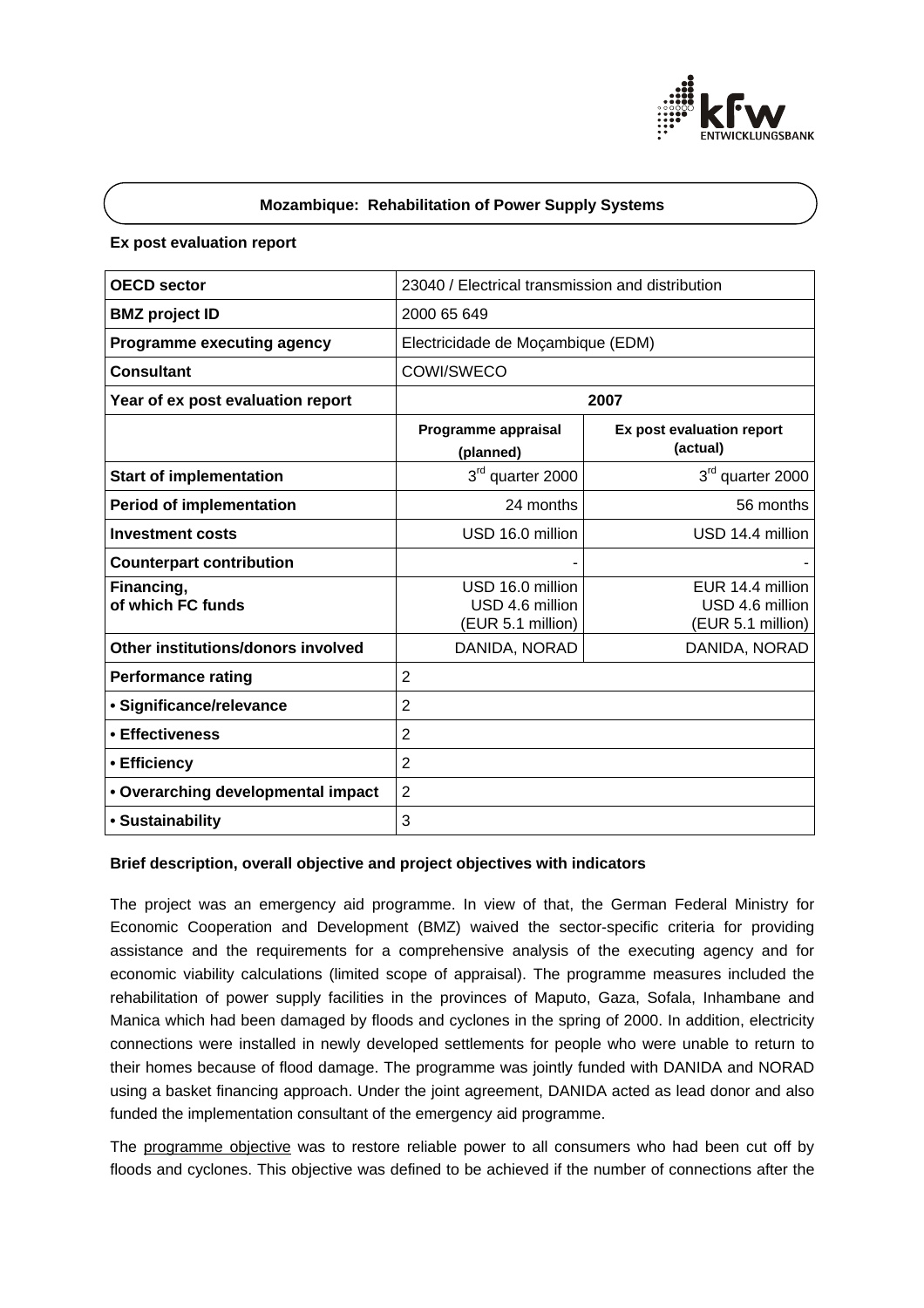implementation of the programme was no lower than before the disaster (approximately 190,000 connected consumers).

The overall objective was to contribute to restoring the conditions of life that had prevailed prior to the disaster, and providing protection against future natural disasters. No indicators were defined to measure the attainment of this overall objective.

The target group of the project was made up by the power consumers who had been connected to the public power grid before the disaster.

## **Project design / major deviations from the original programme planning and their main causes**

The project was designed as an open programme. After taking stock of the damage, the programme executing agency Electricidade de Moçambique (EDM), with the support of a consultant, drew up an overview of required rehabilitation measures, which were divided into reasonable tendering lots depending on the priority they had been given (prioritisation by extent of damage, number of consumers affected, impact of damage on other grid components, cost benefit estimate). Investment measures included the installation and replacement of grid components such as pylons and poles, transmission line conductors, cross girders, controls, pole transformers and switchgear, the laying of underground cables that had been exposed by the flood, the restoration of household connections, the supply of pre-paid meters and the rehabilitation of buildings and office equipment for the energy utility. The bundle of measures selected for the programme was intended not only to restore the original installations but also to implement complementary measures and changes that would help improve the reliability of power supplies in future natural calamities.

As far as their substance was concerned, the programme measures were implemented as planned, but there were substantial delays due to administrative issues (in importing goods) in Mozambique and to the comprehensive coordination efforts that became necessary in drawing up the supply contracts. All told, the programme implementation phase lasted from June 2000 to March 2005, which was 32 months longer than originally planned. However, the delays did not result in any cost increase that would have led to underperformance of the project.

# **Key results of the impact analysis and performance rating**

The project made an important contribution to repairing the damage caused by cyclones and floods. In addition, the modern technology that was provided helped improve the availability of power supplies, reduce power losses or potential losses and enhance the standard of life in new settlements, not least because this effort was complemented by infrastructure development undertaken by other donors. The project's support for an early restoration of reliable power supplies provided access to electricity for private consumers, public institutions and companies in the areas hit by the disaster, and had a positive impact on the underlying local conditions. We have not considered the macroeconomic effects of the project on the basis of a cost benefit analysis of the investment, because it is not possible to quantify the benefits and assign them to the individual measures in a comprehensible manner.

The target group was the entire population of the region who had been connected to the public power grid before the disaster. They benefited directly from the rehabilitation of the power infrastructure, because at least electricity supplies were restored to pre-disaster supply levels. In addition, a large number of new connections were installed in housing estates where numerous refugees from flooded areas had resettled and where the original inhabitants had not had any access to electricity. The project's efforts to repair damage focused on the major economic centres of the country so as to make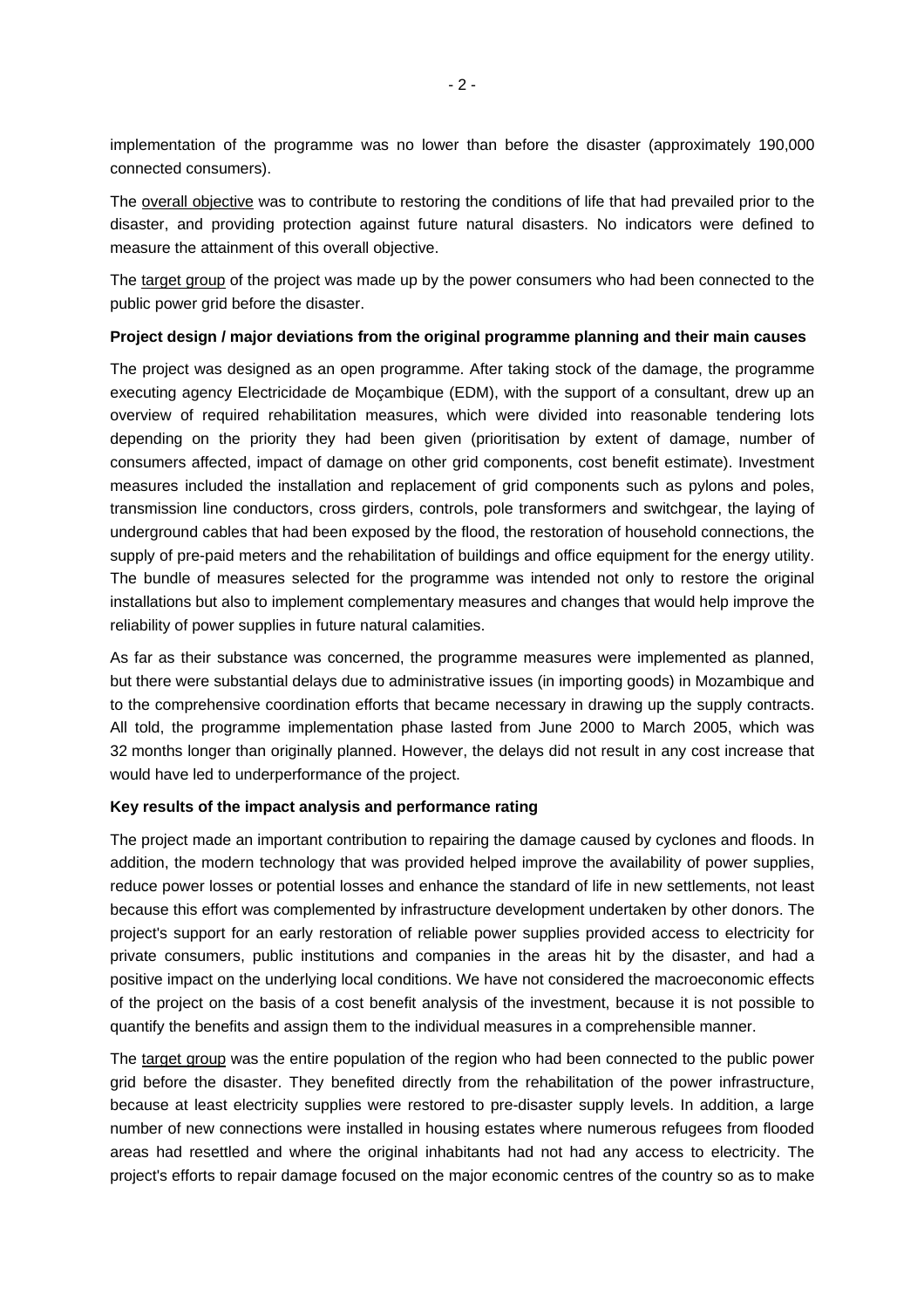sure that long-term economic development in important growth regions would not be adversely affected by the consequences of the disaster.

The project pursued general development policy goals. It was not aimed at environmental protection or preserving natural resources. Nor did the project have any potential to promote gender equality. Yet it is important to note that women and men have equal access to the electrical power supplied.

The programme was not intended to promote good governance or participatory approaches.

As part of a summary evaluation, we have arrived at the following conclusions regarding the project's developmental efficacy:

**Relevance**: There was a critical need to rehabilitate the power supply installations that had been damaged by the natural disaster, and the measures could not have been implemented more effectively under any alternative project design. The core issues were correctly identified and appropriately addressed. The numerous individual measures introduced by the programme were designed to provide a long-term basis for securing and complementing the power supply system, which had only been provisionally restored immediately after the disaster. The project also was in keeping with Mozambique's national emergency programme for the reconstruction of the damaged social and economic infrastructure. The Scandinavian donors operating in the sector deserve special credit for their cooperation, which is reflected in the fact that a basket financing approach was selected to fund the project. Under this joint financing scheme, which was considered highly innovative at the time, DANIDA, NORAD and KfW decided jointly how to use the available funds. Like NORAD and DANIDA, KfW Entwicklungsbank had a strong focus on energy sector projects at the time and was, therefore, well placed to assess the supply constraints that had resulted from the disaster. The donors' quick response capabilities and early provision of funds helped introduce the emergency measures in a timely manner. The project managed to address the damage to the power supply system comprehensively and appropriately. Overall, the relevance of the project may, from today's point of view, be rated as good (**sub-rating 2**).

**Effectiveness**: The programme objective was to restore reliable power to all consumers who had been cut off by floods and cyclones. The ex post evaluation of the project comes to the conclusion that the project objective was defined realistically and has been achieved, since the indicator of 'the number of consumers connected to the public power grid after the implementation of the programme is at least at the same level as in 2000' has been reached. The installed equipment and distribution grid are, for the most part, in good condition and have been operating without interruption since the conclusion of the programme. Appropriate complementary measures were introduced to expand the power grid in some places, providing access to electricity for refugees who had moved to hitherto unelectrified settlements. Important interfaces (such as switching stations, transformers etc.) that are crucial for improving the reliability of power supplies were rehabilitated or replaced. Transmission lines that had to be rehabilitated were sometimes re-sized and/or re-routed to prevent future damage resulting from natural calamities. In view of that, the measures implemented went beyond the scope of emergency assistance by providing protection against future damage as well. The individual measures taken under the programme made appropriate contributions to achieving the programme objectives. As a result, the effectiveness sub-criterion is rated as good **(sub-rating 2)**.

**Efficiency**: Rather than analysing production and allocation efficiency, which would be the standard criteria for FC projects in the electricity sector, we have reviewed the investment cost per connection to evaluate the efficiency of the project. The investment cost per connection ranges between USD 12 and USD 100 depending on the region and the rehabilitation effort involved. We consider this range to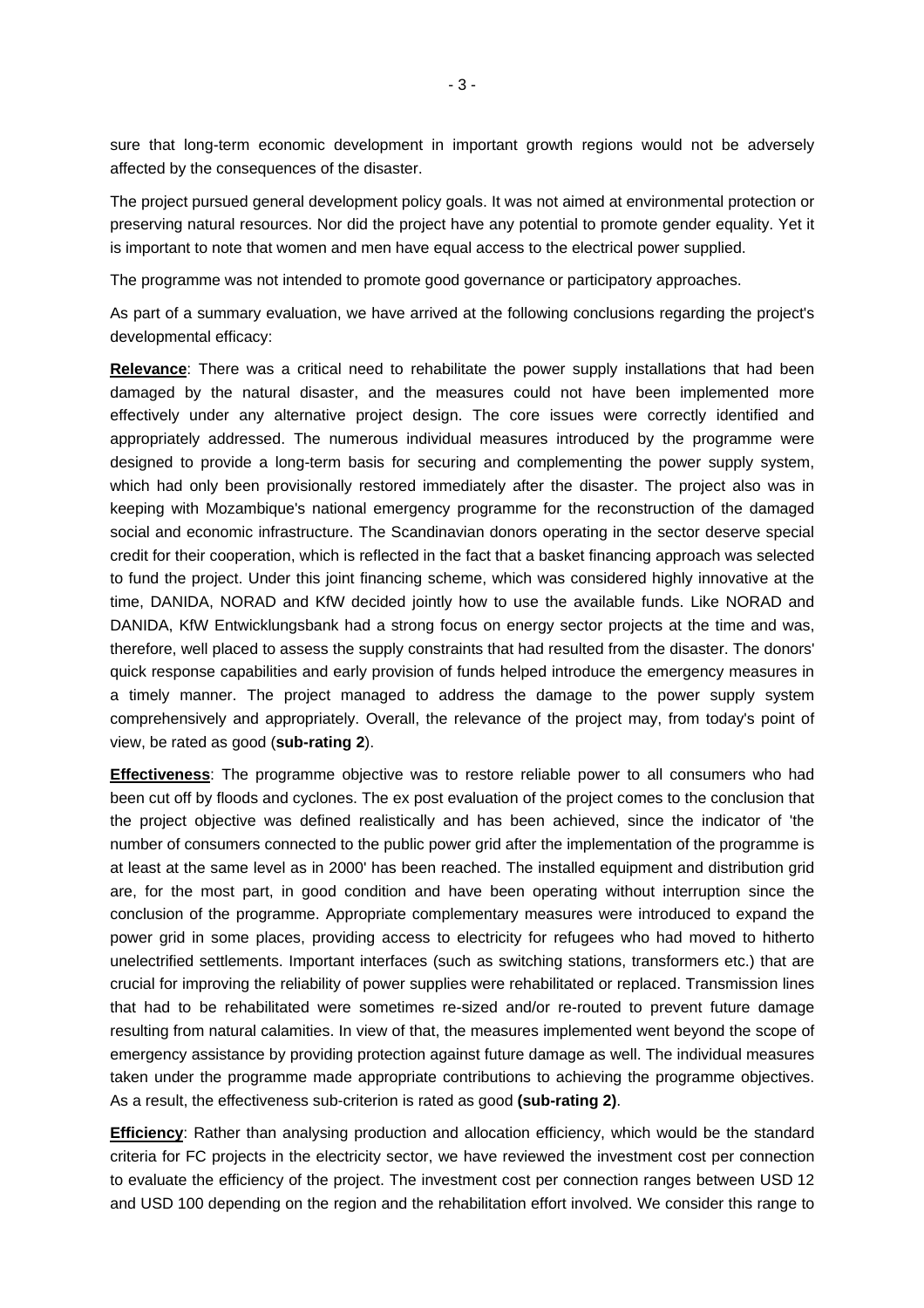be acceptable for emergency measures in the electricity sector. The delay that occurred did not lead to any cost increases or underperformance and did not have any adverse effect on cost efficiency. As a result, the efficiency of the project is rated as good **(sub-rating 2)**.

**Overarching developmental efficacy**: The project's overall objective was appropriate; it was defined as making a contribution to restoring the conditions of life that prevailed prior to the disaster and providing protection against future natural disasters. The ex post evaluation comes to the conclusion that the resettlement of refugees in housing estates where new power connections were installed produced positive developmental effects. In the greater Maputo area, a new housing estate was developed shortly after the disaster, using funds from other donors (particularly NGOs) to build new houses and other infrastructure. In recent years, schools, pharmacies, a marketplace and numerous small shops have opened. Other areas which had access to electricity prior to the flood have registered an influx of new inhabitants thanks to the improved availability of the power grid, and the use of energy for production purposes has also risen. In Beira, for example, an airport and a hospital have been integrated with a ring-type line, which enhances the reliability of power supplies. The major part of individual measures under the project concentrated on the economic centres of the country in Maputo, Beira and Xai-Xai, contributing indirectly to the economic development of the project region. As a result, the developmental efficacy of the project is rated as good **(sub-rating 2)**.

**Sustainability**: In recent years, the executing agency has pursued a positive business policy and shown a positive development. Technical expertise and operational planning are up to current standards, and the staff is well qualified. EDM, which continues to receive support from the World Bank and Scandinavian governments (particularly Sweden and Norway), adopted a five-year plan in 2006 that points in the right direction. The current status and operation of the funded rehabilitation measures may be rated as positive. All facilities have been operating in accordance with the instructions, and the large facilities have been maintained according to schedule. However, maintenance of some of the small transformers needs to be improved; otherwise the service life of such installations might be reduced. Access control to protect the facilities against unauthorised intruders was a point of criticism in the final inspection report, and this criticism is still valid. Moreover, it is important to note that EDM is still experiencing difficulties in finding appropriate ways to clean up facilities that are no longer functional. In order to evaluate the sustainability of the emergency measures, we have also taken account of the current sector conditions. Mozambique's energy sector is characterised by system losses (27%) above the 20% standard requirement for FC projects. What is more, the proportion of electricity used for production purposes is too low (approximately 40%). But as it is difficult to distinguish between real companies and households that are involved in production activities (informal sector), this point needs to be qualified. Also, 95% of the LRMC is covered, and full cost coverage is expected by 2009. As the World Bank and Scandinavian donors continue to provide long-term support to the national power utility EDM, we expect structural deficits in the sector to be further reduced. This will also be helped by the positive development of the Mozambican economy. In summary, it is fair to say that the emergency measures were implemented in a sector context that was essentially characterised by positive developments. This is, however, contrasted by the Mozambican government's attempts to exert political influence on EDM. The sustainability is rated as satisfactory **(sub-rating 3)**.

After weighting the sub-ratings for the individual criteria, we arrive at a good overall performance rating for the project **(overall rating 2)**.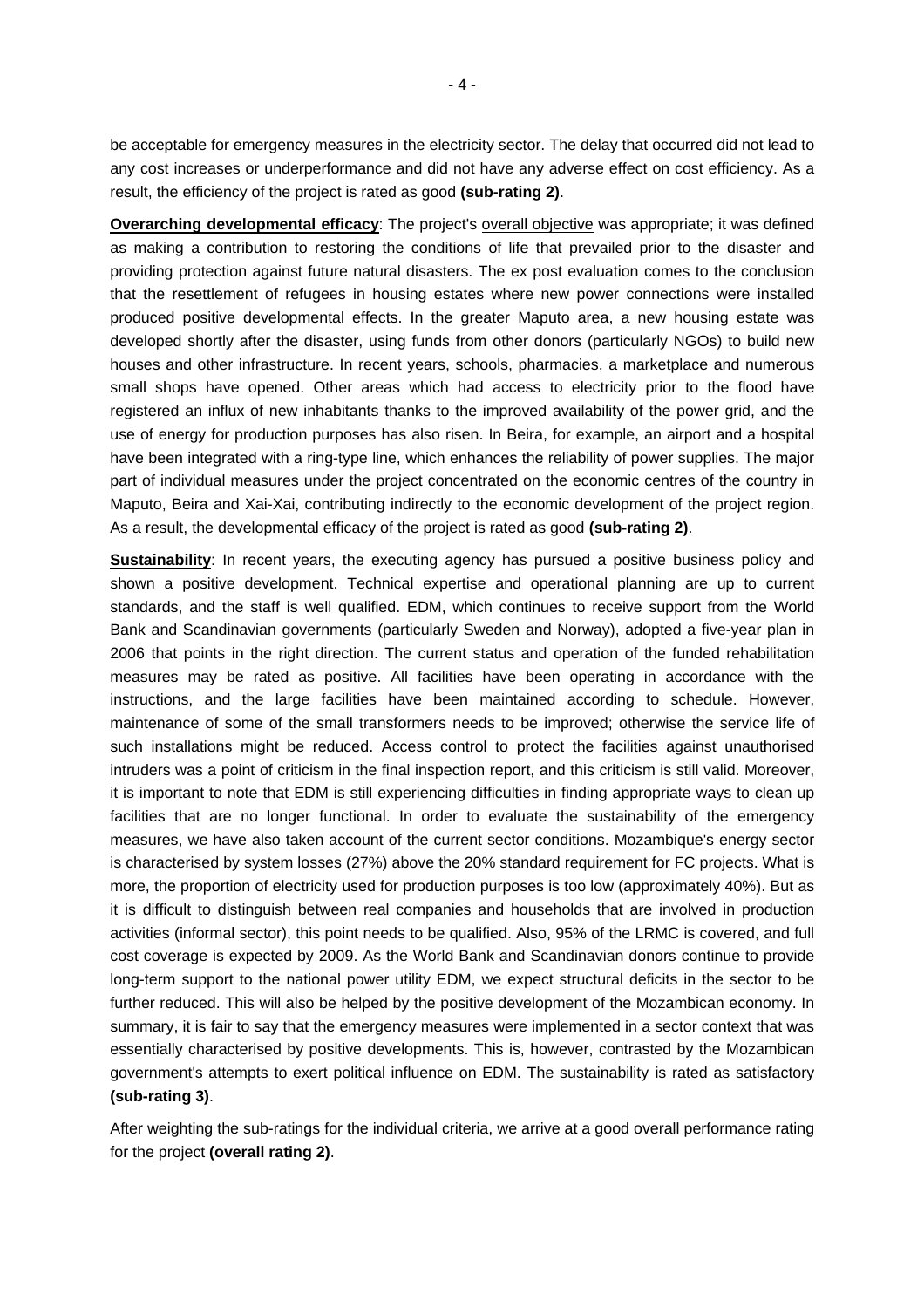#### **General conclusions and recommendations**

Two general conclusions may be drawn from the project. First, if FC projects use less stringent requirements to provide emergency assistance in response to natural disasters or political crises, it is important to make sure that the project is not confined to short-term emergency measures only. The project should either include complementary measures to enhance protection against future disasters and should also take account of ongoing efforts to implement sector reforms by the government, or the emergency measures should be followed up by a proper follow-up project. This would substantially improve the sustainability potential of the emergency measures.

Second, we are unreservedly positive about the basket financing approach. Although lengthy FC procedures (particularly with regard to intergovernmental agreements on German Financial Cooperation) had to be complied with by the emergency aid programme, too, the objective of a quick response to the disaster was achieved, not least because DANIDA and NORAD pre-financed urgent deliveries and services, assuming that FC funds would be made available in due course. In the end, FC funds were released no sooner than eleven months after the preparation of the project appraisal report. Therefore, the basket financing approach also makes sense in future disasters, particularly if other donors that are involved can release their funds more quickly due to simpler procedures.

## **Notes on the methods used to evaluate project success (project rating)**

Projects are evaluated on a six-point scale, the criteria being relevance, effectiveness (outcome), "overarching developmental impact" and efficiency. The ratings are also used to arrive at a final assessment of a project's overall developmental efficacy. The scale is as follows:

- 1 Very good rating that clearly exceeds expectations
- 2 Good rating fully in line with expectations and without any significant shortcomings
- 3 Satisfactory rating project falls short of expectations but the positive results dominate
- 4 Unsatisfactory rating significantly below expectations, with negative results dominating despite discernible positive results
- 5 Clearly inadequate rating despite some positive partial results the negative results clearly dominate
- 6 The project has no positive results or the situation has actually deteriorated

A rating of 1 to 3 is a positive assessment and indicates a successful project while a rating of 4 to 6 is a negative assessment and indicates a project which has no sufficiently positive results.

Sustainability is evaluated according to the following four-point scale:

Sustainability level 1 (very good sustainability)

The developmental efficacy of the project (positive to date) is very likely to continue undiminished or even increase.

Sustainability level 2 (good sustainability)

The developmental efficacy of the project (positive to date) is very likely to decline only minimally but remain positive overall. (This is what can normally be expected.)

Sustainability level 3 (satisfactory sustainability)

The developmental efficacy of the project (positive to date) is very likely to decline significantly but remain positive overall. This rating is also assigned if the sustainability of a project is